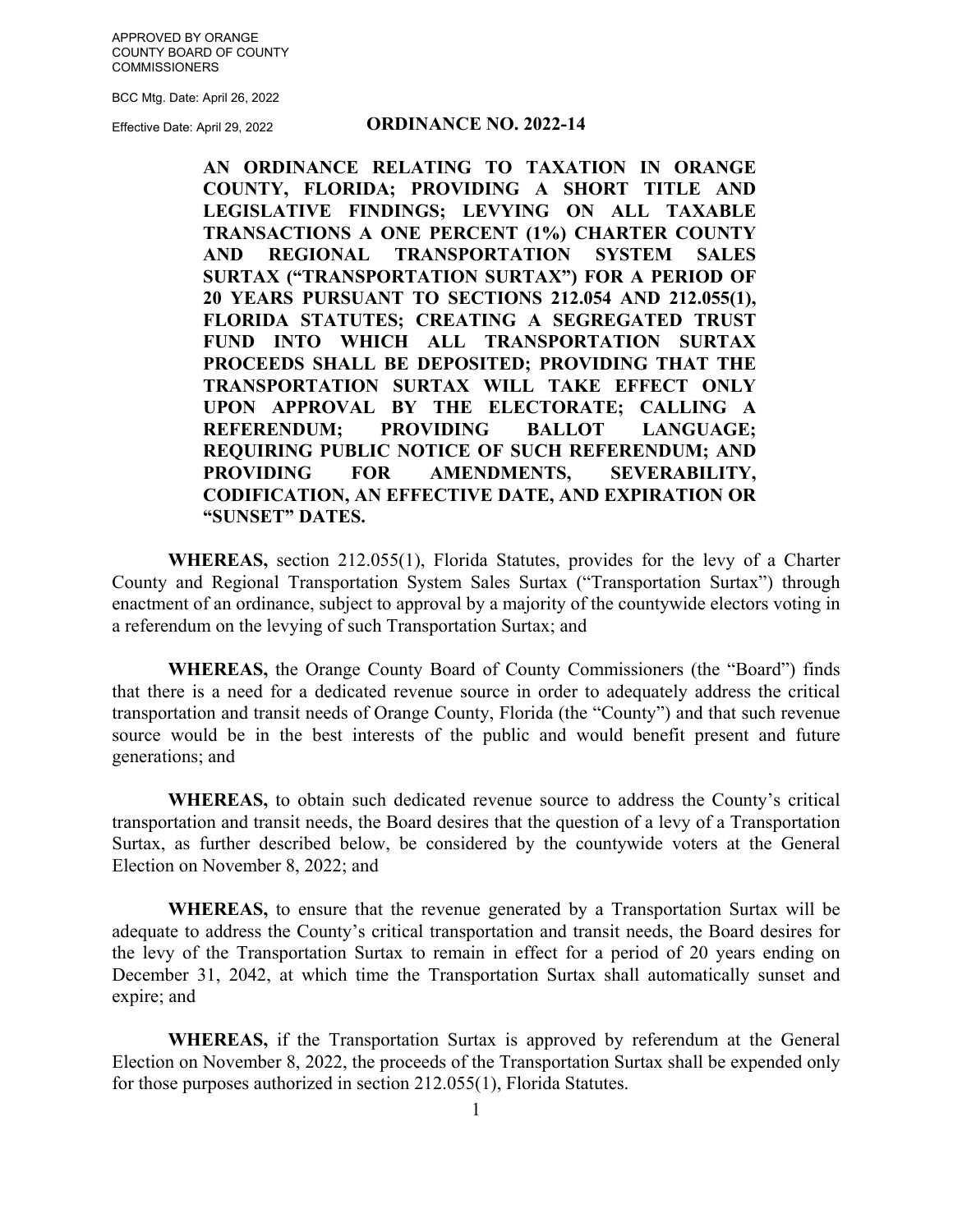# **BE IT ORDAINED BY THE BOARD OF COUNTY COMMISSIONERS OF ORANGE COUNTY, FLORIDA:**

 **Section 1. Short Title.** This article shall be known and may be cited to as the "Orange County Charter County and Regional Transportation System Surtax Ordinance."

 **Section 2. Legislative Findings.** The Board of County Commissioners of Orange County, Florida (the "Board"), hereby makes the following legislative findings and declares them to be, in part, the legislative, legal, and public policy basis for the enactment of this Ordinance:

(a) It is necessary and desirable to promote and protect the health and safety of the traveling public in Orange County, Florida (the "County") and to maintain and improve the quality of life and economic prosperity of the citizens of the County by providing safe and adequate road, transportation, and transit facilities.

(b) The need for adequate public transit, roadway improvements, public safety measures including lighting, pedestrian and cyclist safety measures, and road resurfacing in the County has continued to increase and is a matter of great public importance.

(c) Orange County Mayor, Jerry L. Demings, initiated a study of the County's transportation needs based on an analysis of existing County revenues, projections of future county-wide transportation and transit obligations and needs, and community and citizen input.

(d) In order to solicit community input, starting in 2019, the County hosted and attended over 200 town hall and community meetings to gather an understanding of the transportation and transit needs of the County's residents, and over 11,000 members of the public contributed their input regarding transportation and transit system needs and improvements for Orange County.

(e) At the direction of the Orange County Mayor, County staff conducted thorough assessments of transportation deficiencies and related funding needs from 2019 through 2040 including capital infrastructure, transit operations and maintenance and program-based improvements, cross-jurisdictional needs, maintenance, and capacity on roadways with a focus on those needs that will not be met through current funding sources.

(f) Due to the COVID-19 pandemic, Mayor Demings paused the County's efforts related to the Transportation Surtax in April of 2020, as the County faced unprecedented economic and public health challenges.

(g) In December of 2021, with the County's economic recovery trending upward and seeing a return of tourism to Orange County, Mayor Demings directed the County recommence its efforts to engage with the community regarding the Transportation Surtax, conducting six interactive open house meetings, one within each district of the County, where residents were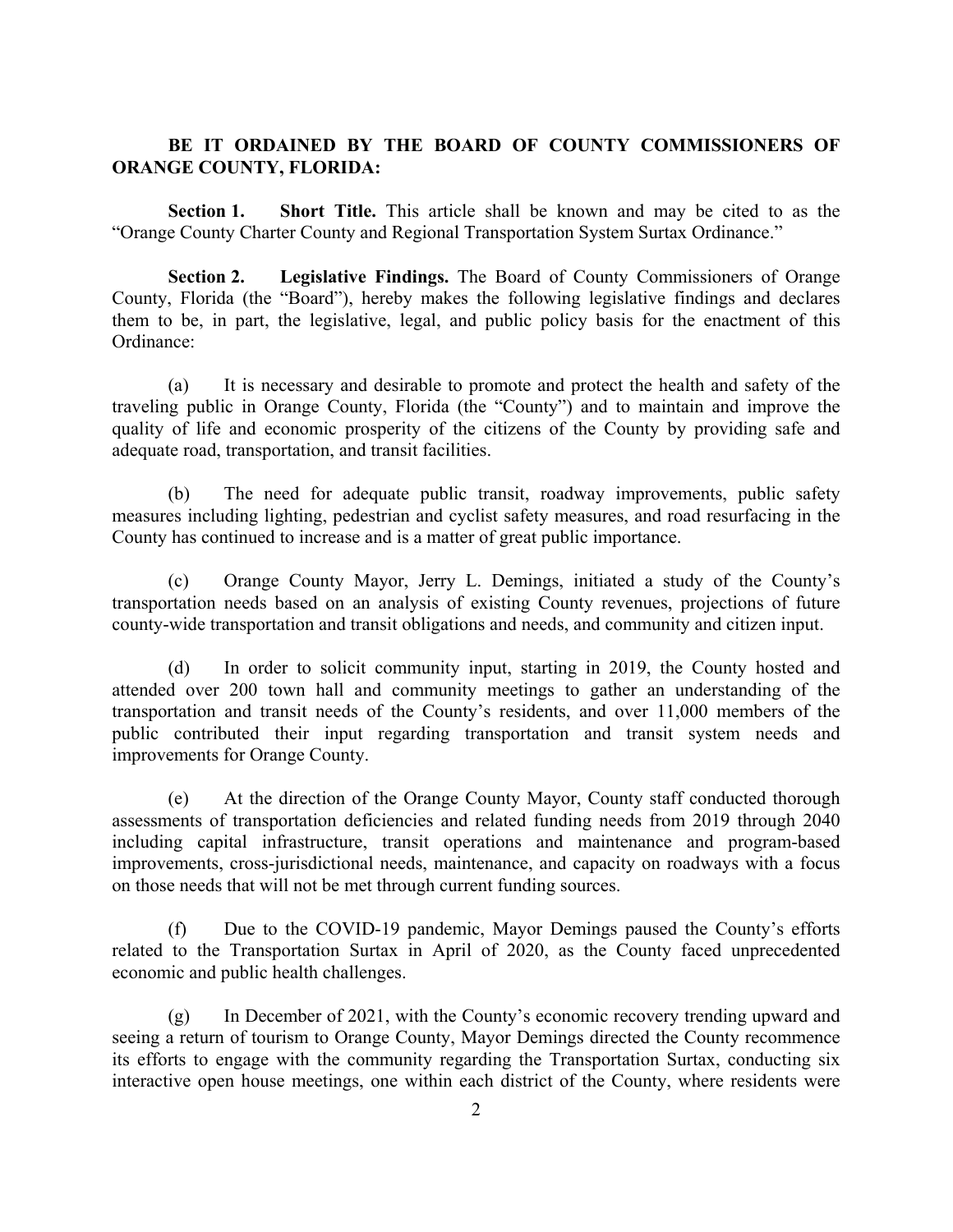encouraged to interact with transportation and transit subject matter experts on their current transportation needs and priorities.

(h) The County has taken under advisement the input of its citizens and community partners, which, since 2019, has included approximately 250 meetings or "touch points" involving 10,000 participants; County Commissioner and staff involvement and input; 6,300 comments and recommendations; and over 16,000 completed surveys.

(i) Following this extensive community engagement process, the County has updated the projects and priorities in the County's Transportation Initiative Report accordingly.

(j) Based on the various assessments, community and citizen input, and meetings with local municipalities and public transit leadership over the last three years, the Board finds that current funding sources are insufficient to meet the County's transportation and transit needs and that a one-cent Transportation Surtax will provide a dedicated source of revenue to meet those unmet needs.

**Section 3.** Levy of Transportation Surtax. Pursuant to section 212.055(1), Florida Statutes, and subject to approval by a majority of the electors of Orange County, Florida voting in a referendum at the General Election on November 8, 2022, there is hereby levied, for a period of 20 years, commencing at 12:01 A.M. on January 1, 2023, and expiring at 11:59 P.M. on December 31, 2042, a one percent (1%) Charter County and Regional Transportation System Sales Surtax ("Transportation Surtax") on all transactions taxable pursuant to section 212.054(2), Florida Statutes, subject to applicable exceptions as further provided by Florida law.

**Section 4.** Transportation Improvement Trust Fund. There is hereby created the Transportation Improvement Trust Fund ("Trust Fund") into which all Transportation Surtax proceeds shall be deposited. The designation and establishment of the Trust Fund, and the establishment and maintenance of all accounts and subaccounts established within the Trust Fund, shall be consistent with generally accepted government accounting principles and Florida law. Cash and investments required to be accounted for in the Trust Fund may not be commingled with any other funds, including other transportation or transit funds.

**Section 5. Use of Transportation Surtax Proceeds.** Transportation Surtax proceeds shall be collected, applied, disbursed, and expended only for authorized transportation and transit purposes, as deemed appropriate by the Board in accordance with applicable law including, specifically, sections 212.054 and 212.055(1), Florida Statutes.

## **Section 6. Orange County Transportation Initiative Report.**

(a) **Adoption of the Orange County Transportation Initiative Report.** The Orange County Transportation Initiative Report (the "Report") shall be adopted by the Board by resolution on the same date of this Ordinance's enactment.

(b) **Required Report Contents.** The Report shall, at all times, contain: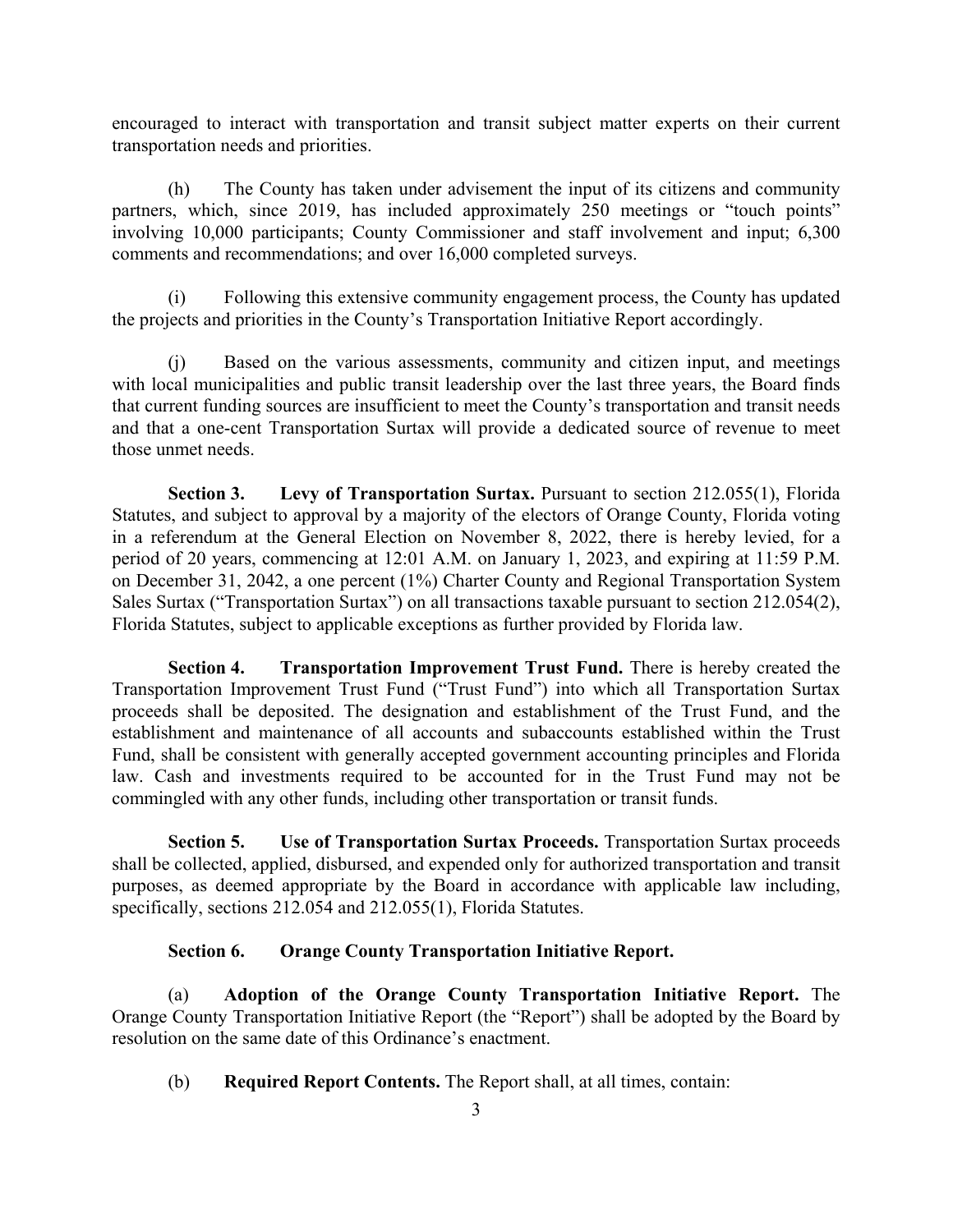(1) A list of projects separated into distinct funding categories;

(2) A Transportation Surtax proceed allocation methodology for the funding of projects in each distinct funding category;

(3) A requisite technical committee that shall: (i) review the status of projects submitted by each jurisdiction; (ii) review the approved projects and ensure they are compatible and coordinated amongst various jurisdictions; and (iii) identify opportunities for collaboration on joint projects;

(4) A requisite citizens oversight board that shall: (i) ensure accountability and transparency in the expenditure of sales tax proceeds; (ii) ensure that the County, municipalities, LYNX, and other funding recipients are spending funds appropriately, timely, and in full compliance with all applicable laws; (iii) request and review audits of the transportation program by the Orange County Comptroller; and (iv) oversee the preparation of a nontechnical report or consolidated schedule of projects which shall be updated and posted prominently on the County's website at least annually; and

(5) A Transportation Surtax management process that ensures that project prioritization and any proposed revisions to the project lists are completed in a manner that: (i) uses a data-driven and needs-based approach through the use of objective criteria in the prioritization of transportation improvement projects throughout the County; (ii) is flexible enough to address shifting and emerging needs over the 20-year period for which the Transportation Surtax will be levied; and (iii) is adaptive to new transportation and transit technologies and innovations as they are developed.

 **Section 7. Transit and Municipal Interlocal Agreements.** To be valid, any transfer of Transportation Surtax proceeds to a participating municipality or transportation authority shall be pursuant to an interlocal agreement required in section 212.055(1)(d)4., Florida Statutes. Such interlocal agreements shall include:

(1) A specific list of purposes for which the Board deems the participating municipality or transportation authority's use of the Transportation Surtax proceeds as appropriate;

(2) A grant of authority to the County and the Orange County Comptroller to access and audit the participating municipality or transportation authority's transportation and/or transit expenditures including, but not limited to, expenditures of any Transportation Surtax proceeds provided to such municipality or transportation authority;

(3) Detailed performance and financial reporting requirements for projects funded, in whole or in part, by Transportation Surtax proceeds, including any and all projects for which Transportation Surtax proceeds are used as matching funds;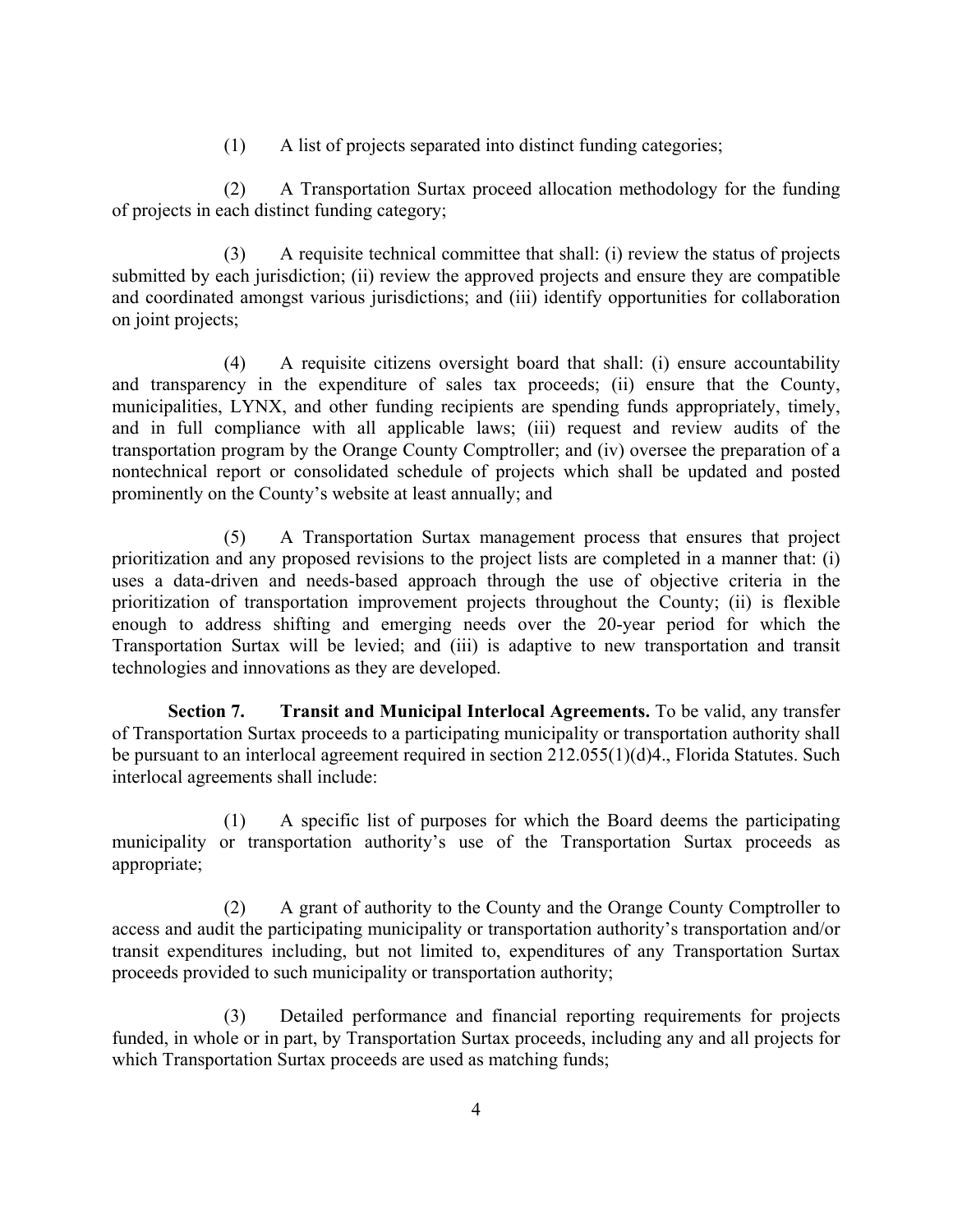(4) Detailed reporting requirements for all expenditures, including operating costs, which are funded, in whole or in part, by Transportation Surtax proceeds; and

(5) A commitment from any participating transportation authority that any Transportation Surtax funds being provided to such transportation authority be used for the benefit of Orange County, Florida, as is contemplated in section 212.055(1)(d)4., Florida Statutes.

**Section 8. Auditing.** The Orange County Comptroller shall complete routine audits of any and all expenditures of the Transportation Surtax proceeds.

**Section 9.** Referendum Called. A referendum election is hereby called and ordered to be held in Orange County at the time of the next general election to be held on November 8, 2022, to determine whether the Board should levy a one percent (1%) Transportation Surtax to be collected, applied, disbursed, and expended only for authorized transportation and transit purposes, in accordance with applicable law including, specifically, sections 212.054 and 212.055(1), Florida Statutes.

**Section 10. Notice of Referendum.** Pursuant to section 100.342, Florida Statutes, a Notice of Referendum shall be published twice in the *Orlando Sentinel*, a newspaper of general circulation in the County. The publications shall occur once in the fifth week and once in the third week prior to the week which includes November 8, 2022.

**Section 11. Official Ballot.** Ballots to be used in the referendum shall contain a statement of the description of the proposed issue in substantially the following form:

## **BALLOT**

#### Orange County, Florida

## **Charter County and Regional Transportation System Surtax**

Shall a Charter County and Regional Transportation System Surtax at the rate of one percent (1%) be levied in Orange County, Florida for a period of 20 years with revenue deposited into a trust fund dedicated exclusively to transportation and transit improvement uses authorized by law, with oversight and accountability for the revenue provided by a citizen oversight board and the elected comptroller, as approved by the Board of County Commissioners?

FOR the one-cent sales tax

AGAINST the one-cent sales tax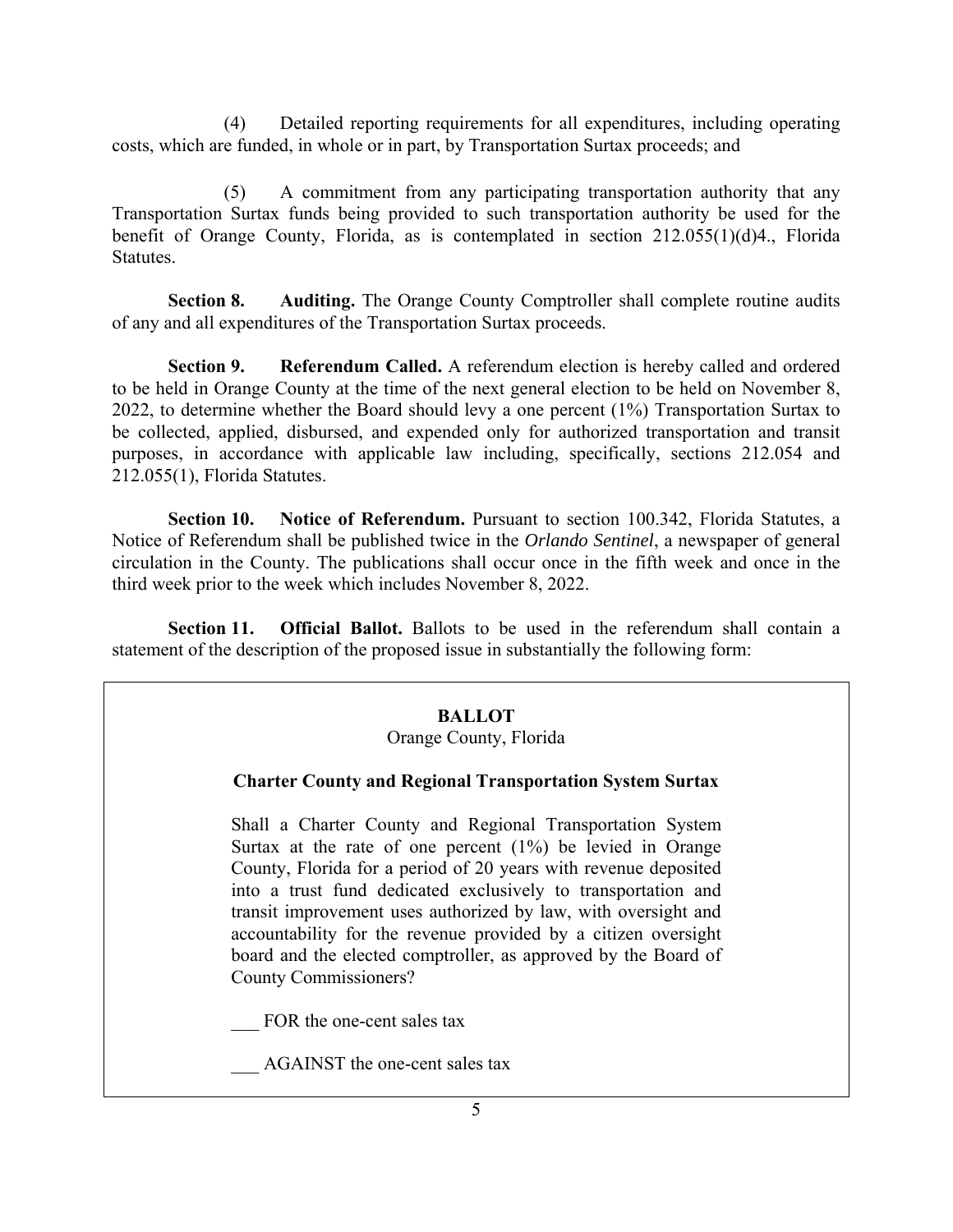**Section 12. Spanish Translation.** The above ballot question shall additionally appear on the ballot in Spanish and the County Attorney and Supervisor of Elections are requested to authorize, and directed to prepare, an accurate Spanish translation to be included on the ballot.

 **Section 13. Payment of Referendum Expenses.** The Board authorizes the payment of lawful expenses associated with conducting the referendum, as well as the cost of communicating factual information regarding the referendum to the public to the extent permitted by section 106.133, Florida Statutes. The Orange County Comptroller is hereby authorized and directed to disburse the funds necessary to pay such expenses.

**Section 14.** Repeal Upon Electorate Disapproval. If the levy of the Transportation Surtax is not approved by a majority of the electors of Orange County voting thereon in the referendum at the General Election on November 8, 2022, this Transportation Surtax Ordinance shall expire and be deemed repealed in its entirety on December 31, 2022, without further action by the Board.

**Section 15. Sunset.** The Transportation Surtax shall sunset and expire at 11:59 P.M. on December 31, 2042, without further action by the Board, at which time the Transportation Surtax levied hereunder shall be deemed repealed, terminated, and of no further force and effect, except that the requirements of this Ordinance relating to the administration, use, or oversight of Transportation Surtax proceeds shall survive the expiration of the Transportation Surtax, and shall be fully enforceable in a court of competent jurisdiction.

**Section 16. Amendments.** No amendment, revision, or repeal of this Ordinance, or reduction in the rate of the Transportation Surtax, may take effect if it would materially impair the contract rights of the owners of any bonds, notes, or other instruments of indebtedness payable, in whole or in part, directly or indirectly, from the proceeds of the Transportation Surtax.

**Section 17. Severability.** If any portion of this Ordinance is determined by any court to be invalid, the invalid portion shall be stricken, and such striking shall not affect the validity of the remainder of this Ordinance.

**Section 18. Codification.** The publisher of the Orange County Code is directed to codify only sections 1 through 8 and section 15 of this Ordinance. The remaining sections shall not be codified, but shall be in full force and effect as provided by law. Further, the publisher is authorized and directed to renumber and re-letter the several sections, subsections, and paragraphs, and subparagraphs, and to substitute words such as "chapter," "article," "division," for such words as "ordinance," all as may be necessary or useful to ensure proper codification.

**Section 19***.* **Effective date.** This Ordinance shall become effective as provided by law.

 **ADOPTED THIS 26TH DAY OF APRIL, 2022.**